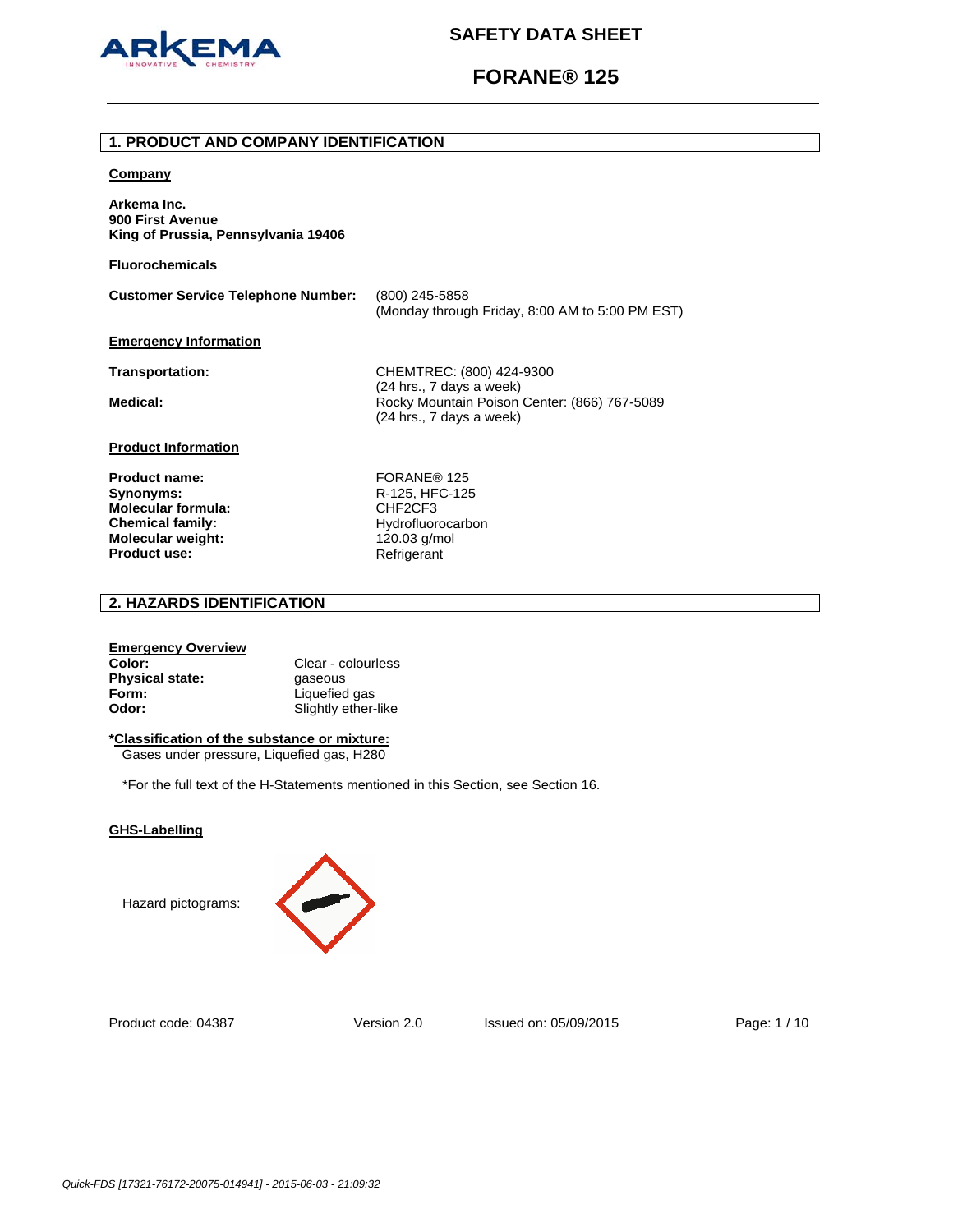

# **FORANE® 125**

Signal word: **Warning**

### **Hazard statements:**

H280 : Contains gas under pressure; may explode if heated.

## **Supplemental Hazard Statements:**

Overheating or overpressurizing may cause gas release or violent cylinder bursting. May decompose on contact with flames or extremely hot metal surfaces to produce toxic and corrosive products. May cause frostbite. May cause headache, nausea, dizziness, drowsiness, loss of consciousness. May cause cardiac sensitization/cardiac arrhythmia. May displace oxygen and cause rapid suffocation.

## **Precautionary statements:**

**Storage:**  P403 : Store in a well-ventilated place. P410 : Protect from sunlight.

# **Supplemental information:**

## **Potential Health Effects:**

Liquid : Contact with liquid or refrigerated gas can cause cold burns and frostbite. Vapor: Vapor is heavier than air and can cause suffocation by reducing oxygen available for breathing. If inhaled: Central nervous system effects: headache, nausea, dizziness, drowsiness, loss of consciousness. Stress induced heart effects: Inhalation may cause an increase in the sensitivity of the heart to adrenaline, which could result in irregular or rapid heartbeats and reduced heart function.

## **Medical conditions aggravated by overexposure:**

Heart disease or compromised heart function.

# **3. COMPOSITION/INFORMATION ON INGREDIENTS**

| <b>Chemical Name</b> | CAS-No.  | Wt/Wt | <b>GHS Classification**</b> |
|----------------------|----------|-------|-----------------------------|
| Ethane, pentafluoro- | 354-33-6 | 100 % | H <sub>280</sub>            |

\*\*For the full text of the H-Statements mentioned in this Section, see Section 16.

| <b>4. FIRST AID MEASURES</b> |  |
|------------------------------|--|
|                              |  |

Product code: 04387

Version 2.0 Issued on: 05/09/2015 Page: 2 / 10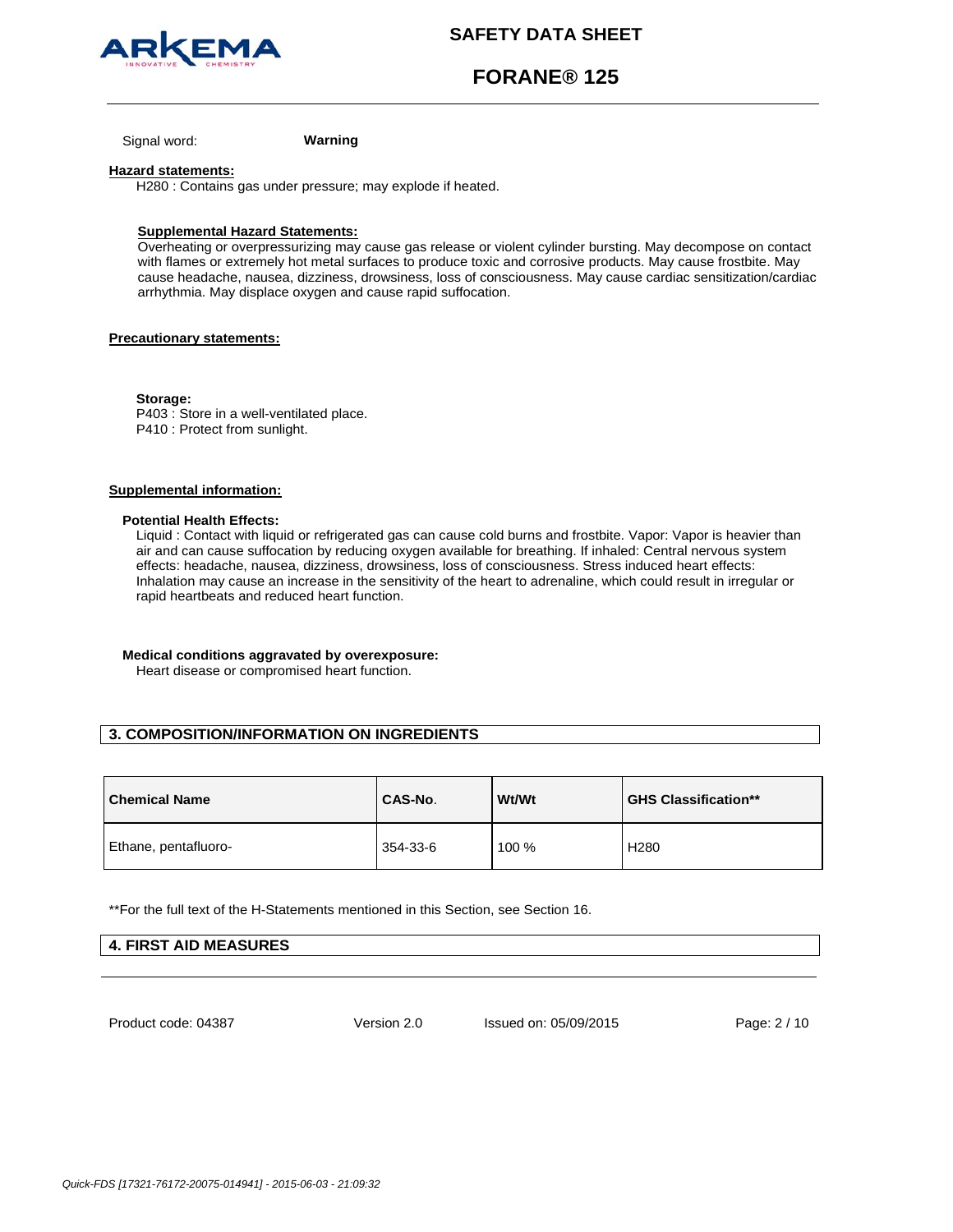

# **FORANE® 125**

### **Inhalation:**

If inhaled, remove victim to fresh air. If not breathing, give artificial respiration. If breathing is difficult, give oxygen. Get medical attention.

### **Skin:**

If on skin, flush exposed skin with lukewarm water (not hot), or use other means to warm skin slowly. Get medical attention if frostbitten by liquid or if irritation occurs. Remove contaminated clothing and shoes. Wash clothing before reuse. Thoroughly clean shoes before reuse.

### **Eyes:**

Immediately flush eye(s) with plenty of water.

### **Ingestion:**

Ingestion is not applicable - product is a gas at ambient temperatures.

### **Notes to physician:**

Do not give drugs from adrenaline-ephedrine group.

## **5. FIREFIGHTING MEASURES**

## **Extinguishing media (suitable):**

Use extinguishing media appropriate to surrounding fire conditions.

#### **Protective equipment:**

Fire fighters and others who may be exposed to products of combustion should wear full fire fighting turn out gear (full Bunker Gear) and self-contained breathing apparatus (pressure demand / NIOSH approved or equivalent).

## **Further firefighting advice:**

Fight fire with large amounts of water from a safe distance.

Stop the flow of gas if possible.

Water mist should be used to reduce vapor concentrations in air.

Cool closed containers exposed to fire with water spray.

Closed containers of this material may explode when subjected to heat from surrounding fire.

After a fire, wait until the material has cooled to room temperature before initiating clean-up activities.

Fire fighting equipment should be thoroughly decontaminated after use.

#### **Fire and explosion hazards:**

May decompose on contact with flames or extremely hot metal surfaces to produce toxic and corrosive products. Liquid and gas under pressure, overheating or overpressurizing may cause gas release and/or violent cylinder bursting.

Container may explode if heated due to resulting pressure rise.

Some mixtures of HCFCs and/or HFCs, and air or oxygen may be combustible if pressurized and exposed to extreme heat or flame.

When burned, the following hazardous products of combustion can occur:

hydrofluoric acid

Carbon oxides Carbonyl halides

Product code: 04387

Version 2.0 Issued on: 05/09/2015 Page: 3 / 10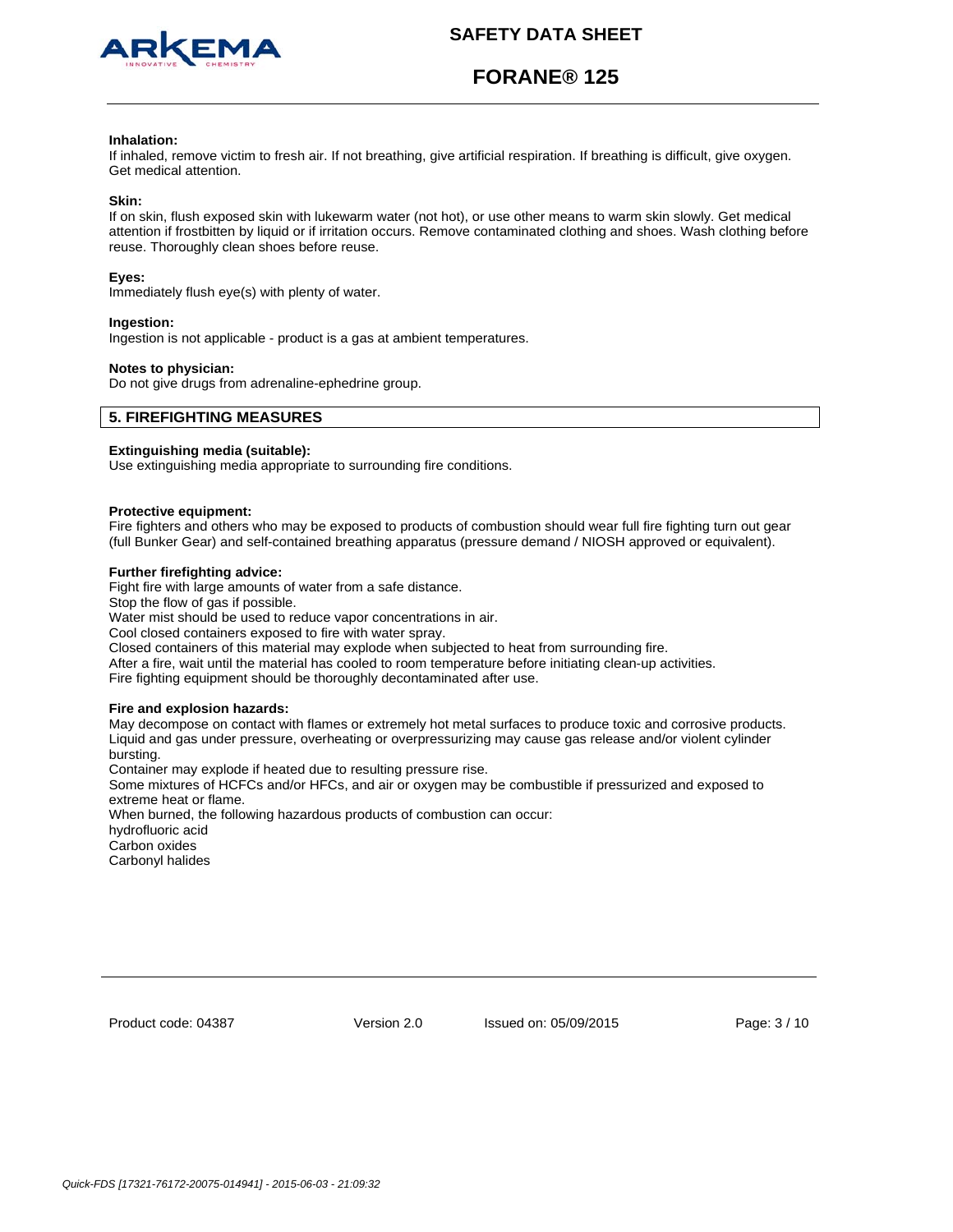

# **FORANE® 125**

# **6. ACCIDENTAL RELEASE MEASURES**

### **In case of spill or leak:**

Prevent further leakage or spillage if you can do so without risk. Evacuate area of all unnecessary personnel. Eliminate all ignition sources. Use Halogen leak detector or other suitable means to locate leaks or check atmosphere. Keep upwind. Evacuate enclosed spaces and disperse gas with floor-level forced-air ventilation. Avoid breathing leaked material. Consult a regulatory specialist to determine appropriate state or local reporting requirements, for assistance in waste characterization and/or hazardous waste disposal and other requirements listed in pertinent environmental permits.

# **7. HANDLING AND STORAGE**

## **Handling**

## **General information on handling:**

Avoid contact with skin, eyes and clothing. Avoid breathing gas. Keep away from heat, sparks and flames. Wear cold-insulating gloves/face shield/eye protection. Keep container closed. Use only with adequate ventilation. Do not change or force fit connections. Use equipment rated for cylinder pressure. Use a backflow preventative device in piping. Wash thoroughly after handling. Close valve after each use and when empty. Do not enter confined spaces unless adequately ventilated. DO NOT CUT, DRILL, GRIND, OR WELD ON OR NEAR THIS CONTAINER. Emptied container retains vapor and product residue. Observe all labeled safeguards until container is cleaned, reconditioned or destroyed.

## **Storage**

### **General information on storage conditions:**

Keep away from direct sunlight. Keep cylinders restrained. Store in cool, dry, well ventilated area away from sources of ignition such as flame, sparks and static electricity.

#### **Storage stability – Remarks:**

Do not apply direct flame to cylinder. Do not store cylinder in direct sun or expose it to heat above 120 F (48.9 C.). Do not drop or refill this cylinder.

### **Storage incompatibility – General:**

Store separate from:

Finely divided metals (aluminium, magnesium, zinc...)

Strong bases

Alkali metals

Alkaline earth metals

Product code: 04387

Version 2.0 Issued on: 05/09/2015 Page: 4 / 10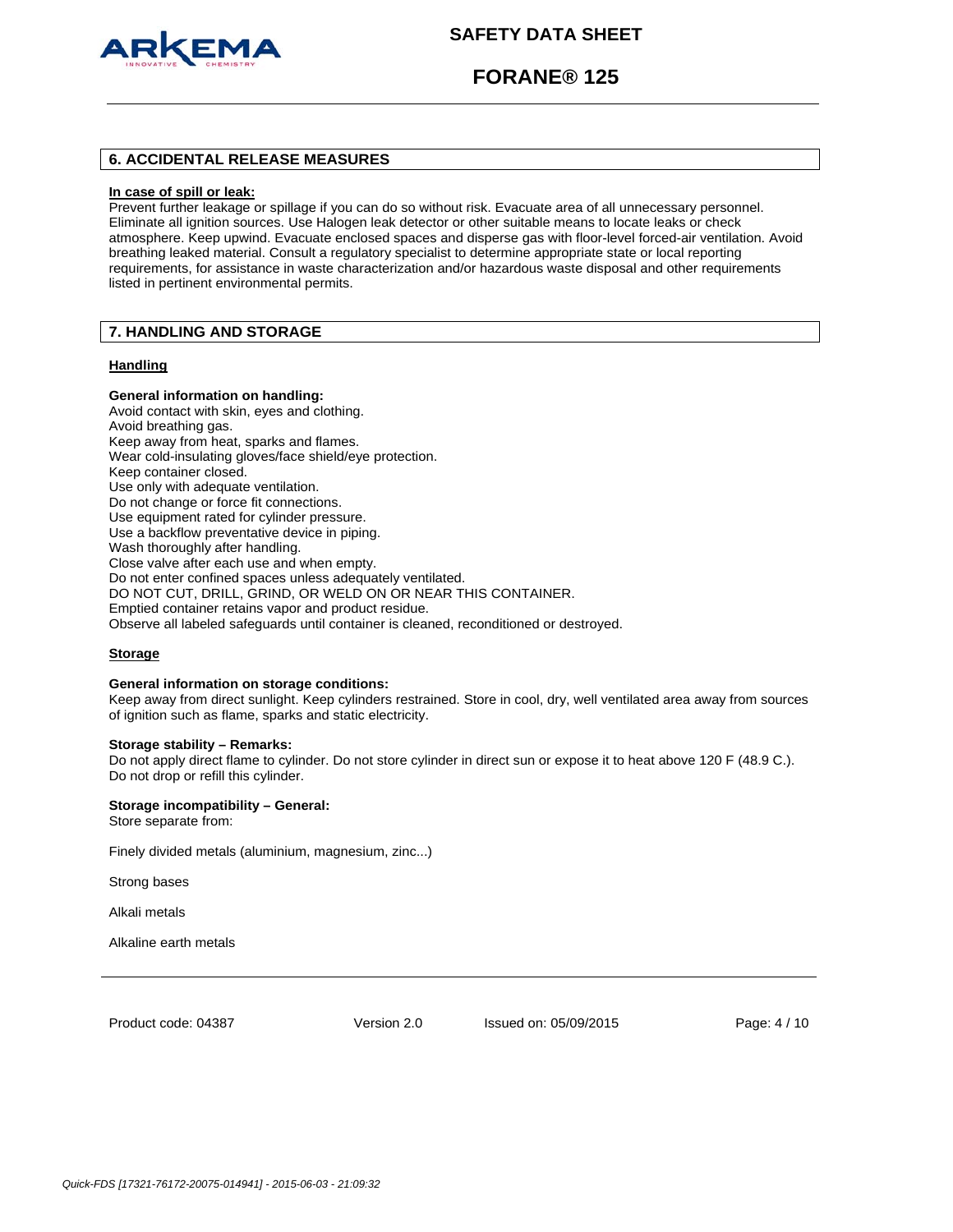

# **FORANE® 125**

Strong oxidizing agents

## **8. EXPOSURE CONTROLS/PERSONAL PROTECTION**

## **Airborne Exposure Guidelines:**

### **Ethane, pentafluoro- (354-33-6)**

US. OARS. WEELs Workplace Environmental Exposure Level Guide

Time weighted average 1,000 ppm (4,900 mg/m3)

**Remarks:** Listed

Only those components with exposure limits are printed in this section. Limits with skin contact designation above have skin contact effect. Air sampling alone is insufficient to accurately quantitate exposure. Measures to prevent significant cutaneous absorption may be required. Limits with a sensitizer designation above mean that exposure to this material may cause allergic reactions.

#### **Engineering controls:**

Investigate engineering techniques to reduce exposures below airborne exposure limits or to otherwise reduce exposures. Provide ventilation if necessary to minimize exposures or to control exposure levels to below airborne exposure limits (if applicable see above).If practical, use local mechanical exhaust ventilation at sources of air contamination such as open process equipment.

Monitor carbon monoxide and oxygen levels in tanks and enclosed spaces.Consult ACGIH ventilation manual, NFPA Standard 91 and NFPA Standard 654 for design of exhaust system and safe handling.

# **Respiratory protection:**

Avoid breathing gas. Where airborne exposure is likely or airborne exposure limits are exceeded (if applicable, see above), use NIOSH approved respiratory protection equipment appropriate to the material and/or its components (full facepiece recommended). Consult respirator manufacturer to determine appropriate type equipment for a given application. Observe respirator use limitations specified by NIOSH or the manufacturer. For emergency and other conditions where there may be a potential for significant exposure or where exposure limit may be significantly exceeded, use an approved full face positive-pressure, self-contained breathing apparatus or positive-pressure airline with auxiliary self-contained air supply. Respiratory protection programs must comply with 29 CFR § 1910.134.

#### **Skin protection:**

Wear appropriate chemical resistant protective clothing and chemical resistant gloves to prevent skin contact. Consult glove manufacturer to determine appropriate type glove material for given application. Wash contaminated clothing and clean protective equipment before reuse. Rinse immediately if skin is contaminated. Wash thoroughly after handling.

### **Eye protection:**

Use good industrial practice to avoid eye contact.

# **9. PHYSICAL AND CHEMICAL PROPERTIES**

**Color:** Clear - colourless

**Physical state: gaseous** 

Product code: 04387

Version 2.0 Issued on: 05/09/2015 Page: 5 / 10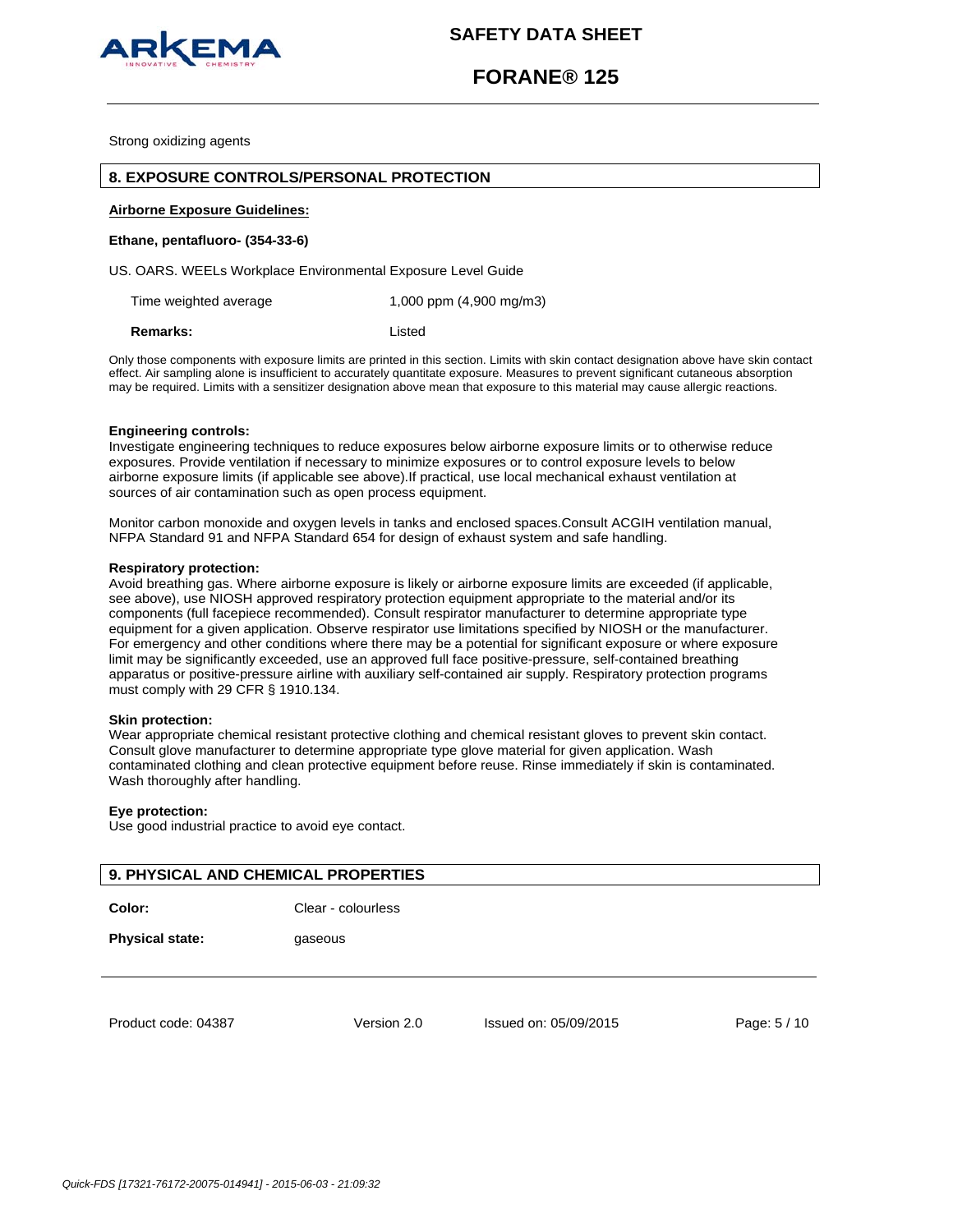

# **FORANE® 125**

| Form:                                  | Liquefied gas                                                      |
|----------------------------------------|--------------------------------------------------------------------|
| Odor:                                  | Slightly ether-like                                                |
| <b>Odor threshold:</b>                 | No data available                                                  |
| <b>Flash point</b>                     | Not applicable                                                     |
| Auto-ignition<br>temperature:          | > 1,382 °F (> 750 °C)                                              |
| Lower flammable limit<br>$(LFL)$ :     | No data available                                                  |
| Upper flammable limit<br>(UEL):        | No data available                                                  |
| pH:                                    | No data available                                                  |
| Density:                               | 1.21 g/cm3 (70.0 °F (21.1 °C))                                     |
| Vapor pressure:                        | 9,329 mmHg (70.0 °F (21.1 °C))<br>21,084 mmHg (129.9 °F (54.4 °C)) |
| <b>Relative vapor density:</b>         | 4.2 (Air = $1.0$ )                                                 |
| Vapor density:                         | No data available                                                  |
| <b>Boiling point/boiling</b><br>range: | -55.3 °F (-48.5 °C)                                                |
| Melting point/range:                   | -153 °F (-103 °C)                                                  |
| <b>Evaporation rate:</b>               | No data available                                                  |
| Solubility in water:                   | 0.9                                                                |
| <b>Molecular weight:</b>               | 120.03 g/mol                                                       |
| Oil/water partition<br>coefficient:    | No data available                                                  |
| <b>Thermal decomposition</b>           | 482 °F (250 °C)                                                    |
| <b>Flammability:</b>                   | See GHS Classification in Section 2                                |

# **10. STABILITY AND REACTIVITY**

# **Stability:**

This material is chemically stable under normal and anticipated storage, handling and processing conditions.

## **Materials to avoid:**  Alkaline earth metals

Strong oxidizing agents

Product code: 04387

Version 2.0 Issued on: 05/09/2015 Page: 6 / 10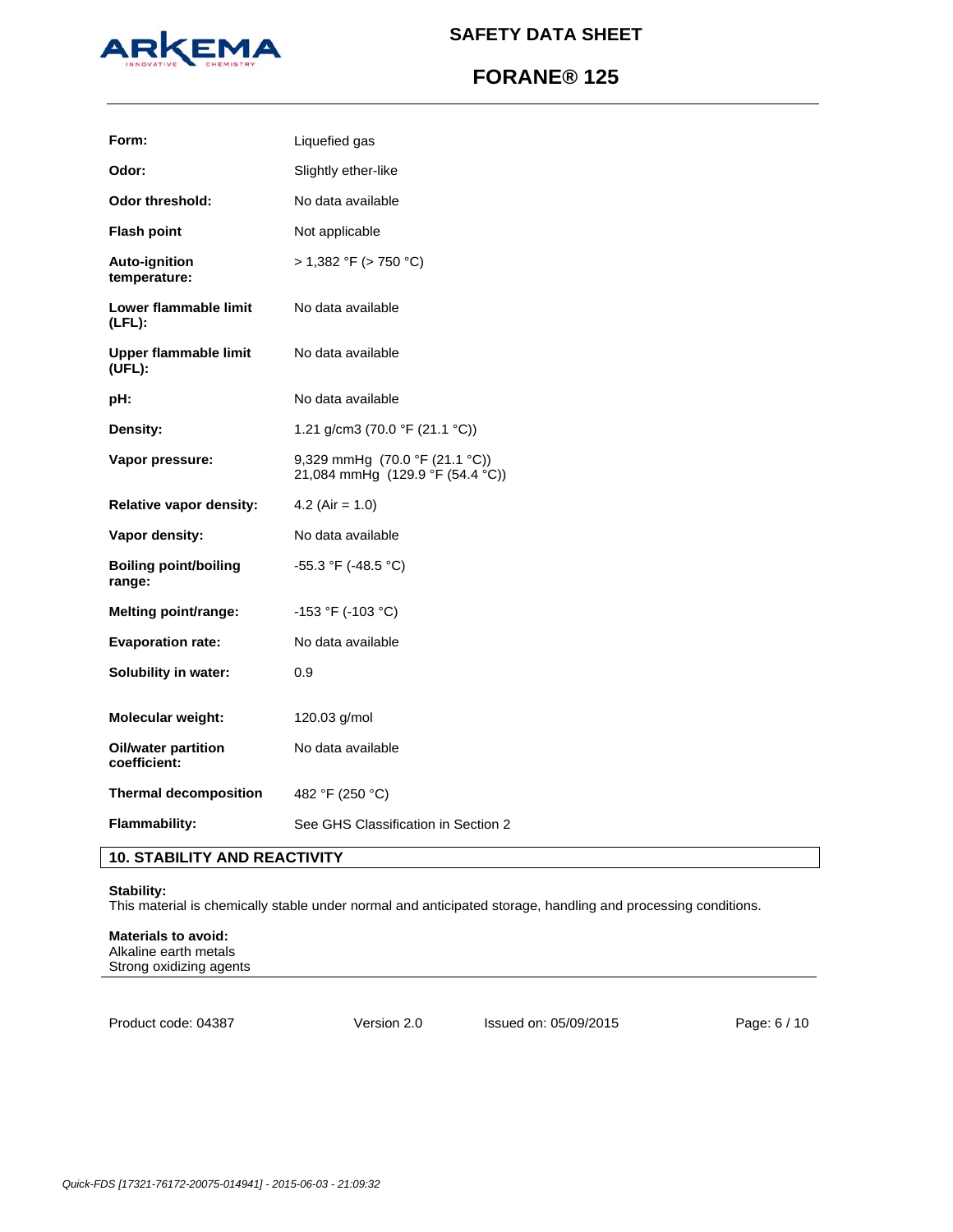

# **FORANE® 125**

Finely divided metals (aluminium, magnesium, zinc...) Alkali metals Strong bases

# **Conditions / hazards to avoid:**

Heat

# **Hazardous decomposition products:**

Thermal decomposition giving toxic and corrosive products : Hydrogen fluoride Carbonyl halides Carbon oxides

# **11. TOXICOLOGICAL INFORMATION**

# **Data for FORANE® 125**

# **Acute toxicity**

**Inhalation:** 

Practically nontoxic. (Rat) 4 h LC50 > 800000 ppm. (Gas)

## **Sensitization:**

Causes cardiac sensitization. inhalation. (Dog) Stress induced heart effects: signs: irregular heart beat, rapid heart beat, in some cases, sudden death (Reaction may occur in response to stress (natural adrenaline release) or administration of epinephrine.)

## **Repeated dose toxicity**

Subchronic inhalation administration to Rat / No adverse systemic effects reported.

# **Genotoxicity**

### **Assessment in Vitro:**

No genetic changes were observed in laboratory tests using: bacteria, animal cells, human cells

## **Assessment in Vivo:**

No genetic changes were observed in laboratory tests using: mice

## **Developmental toxicity**

Exposure during pregnancy. inhalation (rat and rabbit) / No birth defects were observed.

# **12. ECOLOGICAL INFORMATION**

# **Chemical Fate and Pathway**

Data on this material and/or its components are summarized below.

# **Data for FORANE® 125**

Product code: 04387

Version 2.0 Issued on: 05/09/2015 Page: 7 / 10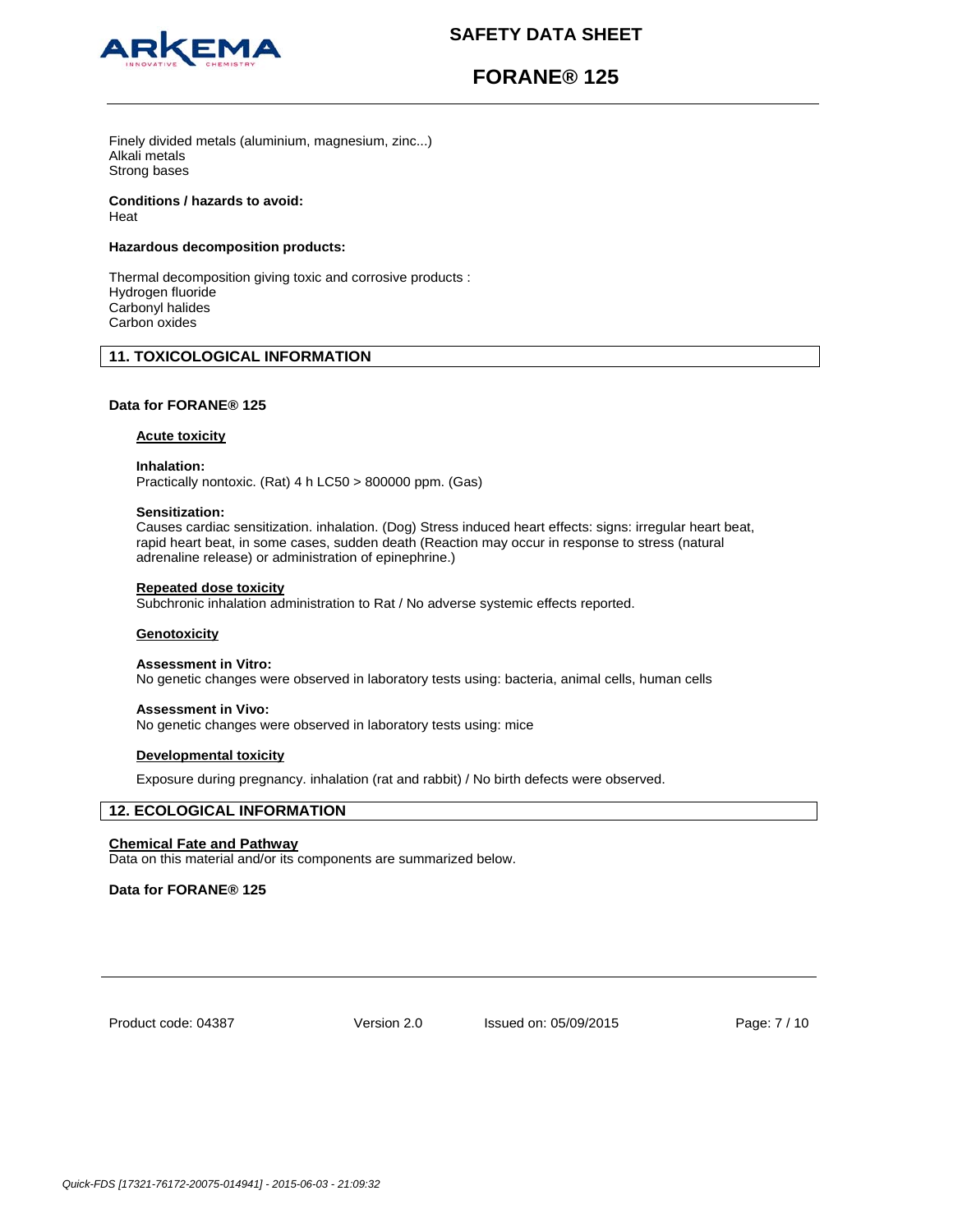



# **FORANE® 125**

## **Biodegradation:**

Not readily biodegradable. (Closed Bottle test, 28 d) biodegradation 5 %

# **Octanol Water Partition Coefficient:**

 $log Pow = 1.48$ 

## **Global Warming Potential:**

GWP 0.84 (Halocarbon global warming potential; HGWP; (R-11 = 1)) GWP 3,450 (Global warming potential with respect to CO2 (time horizon 100 years))

## **Ozone Depletion Potential:**

ODP 0.001 (Ozone depletion potential; ODP; (R-11 = 1))

#### **Ecotoxicology**

No data are available.

# **13. DISPOSAL CONSIDERATIONS**

#### **Waste disposal:**

Do not vent the container contents, or product residuals, to the atmosphere. Recover and reclaim unused contents or residuals as appropriate. Recovered/reclaimed product can be returned to an approved certified reclaimer or back to the seller depending on the material. Completely emptied disposable containers can be disposed of as recyclable steel. Returnable cylinders must be returned to seller. Dispose of in accordance with federal, state and local regulations. Consult a regulatory specialist to determine appropriate state or local reporting requirements, for assistance in waste characterization and/or hazardous waste disposal and other requirements listed in pertinent environmental permits. Note: Chemical additions to, processing of, or otherwise altering this material may make this waste management information incomplete, inaccurate, or otherwise inappropriate. Furthermore, state and local waste disposal requirements may be more restrictive or otherwise different from federal laws and regulations.

# **14. TRANSPORT INFORMATION**

## **US Department of Transportation (DOT)**

| <b>UN Number</b><br>Proper shipping name<br>Class<br>Marine pollutant |         | 3220<br>Pentafluoroethane<br>2.2<br>no                         |  |
|-----------------------------------------------------------------------|---------|----------------------------------------------------------------|--|
| International Maritime Dangerous Goods Code (IMDG)                    |         |                                                                |  |
| <b>UN Number</b><br>Proper shipping name<br>Class<br>Marine pollutant | ÷<br>t. | 3220<br>PENTAFLUOROETHANE (REFRIGERANT GAS R 125)<br>2.2<br>no |  |
| <b>15. REGULATORY INFORMATION</b>                                     |         |                                                                |  |
| <b>Chemical Inventory Status</b>                                      |         |                                                                |  |
| EU. EINECS                                                            |         | Conforms to<br><b>EINECS</b>                                   |  |
|                                                                       |         |                                                                |  |

Product code: 04387

Version 2.0 Issued on: 05/09/2015 Page: 8 / 10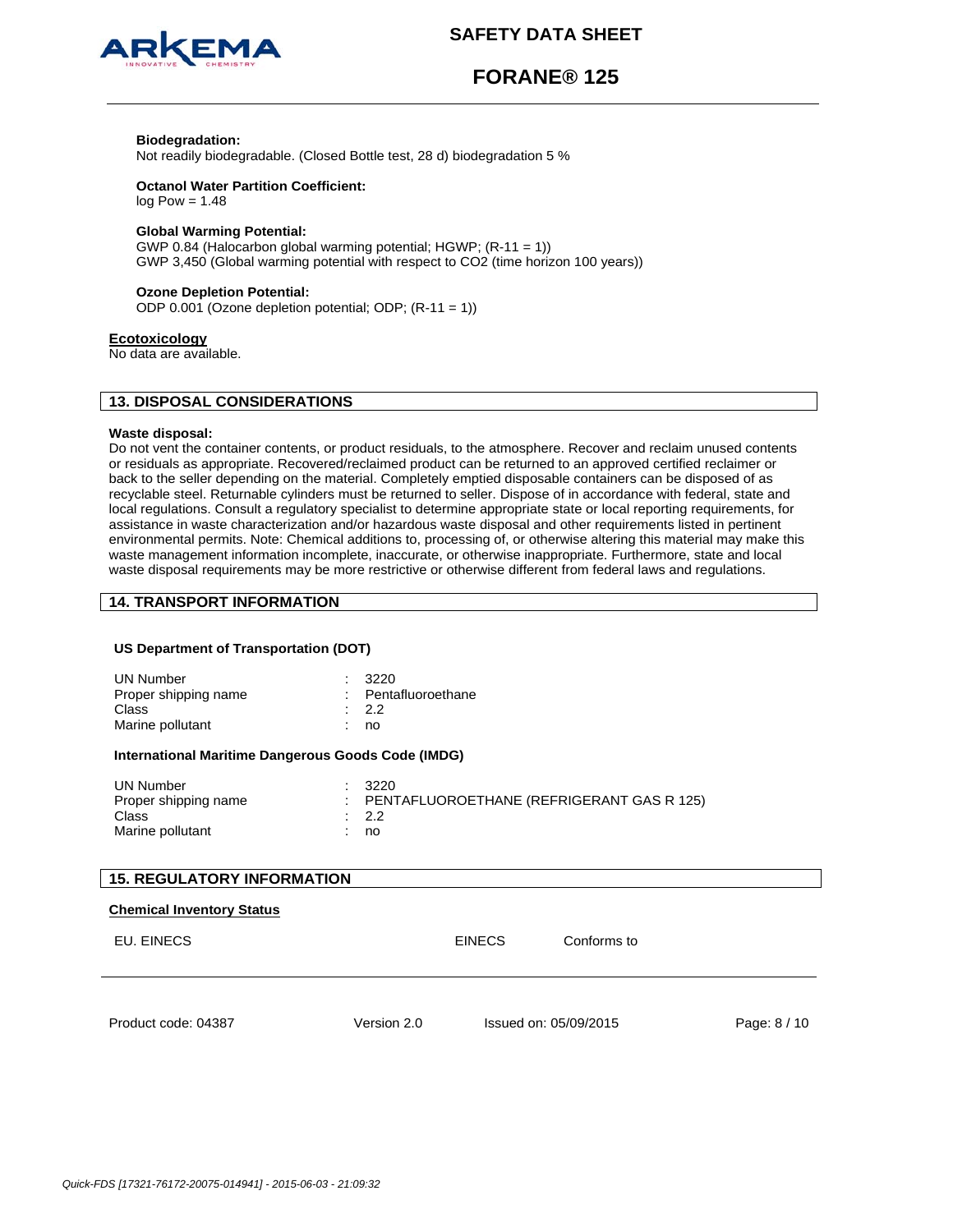

# **FORANE® 125**

| US. Toxic Substances Control Act                                                        | TSCA        | The components of this product are all on<br>the TSCA Inventory. |
|-----------------------------------------------------------------------------------------|-------------|------------------------------------------------------------------|
| Australia. Industrial Chemical (Notification and<br>Assessment) Act                     | <b>AICS</b> | Conforms to                                                      |
| Canada, Canadian Environmental Protection Act<br>(CEPA). Domestic Substances List (DSL) | DSL.        | All components of this product are on the<br>Canadian DSL.       |
| Japan. Kashin-Hou Law List                                                              | ENCS (JP)   | Conforms to                                                      |
| Korea. Existing Chemicals Inventory (KECI)                                              | KECI (KR)   | Conforms to                                                      |
| Philippines. The Toxic Substances and Hazardous<br>and Nuclear Waste Control Act        | PICCS (PH)  | Conforms to                                                      |
| China. Inventory of Existing Chemical Substances                                        | IECSC (CN)  | Conforms to                                                      |

### **United States – Federal Regulations**

# **SARA Title III – Section 302 Extremely Hazardous Chemicals:**

The components in this product are either not SARA Section 302 regulated or regulated but present in negligible concentrations.

## **SARA Title III - Section 311/312 Hazard Categories:**

Acute Health Hazard, Sudden Release of Pressure Hazard

# **SARA Title III – Section 313 Toxic Chemicals:**

This material does not contain any chemical components with known CAS numbers that exceed the threshold (De Minimis) reporting levels established by SARA Title III, Section 313.

## **Comprehensive Environmental Response, Compensation, and Liability Act (CERCLA) - Reportable Quantity (RQ):**

The components in this product are either not CERCLA regulated, regulated but present in negligible concentrations, or regulated with no assigned reportable quantity.

## **United States – State Regulations**

## **New Jersey Right to Know**

No components are subject to the New Jersey Right to Know Act.

## **Pennsylvania Right to Know**

Chemical Name<br>
Ethane, pentafluoro-<br>
354-33-6<br>
CAS-No. Ethane, pentafluoro-

Product code: 04387

Version 2.0 Issued on: 05/09/2015 Page: 9 / 10